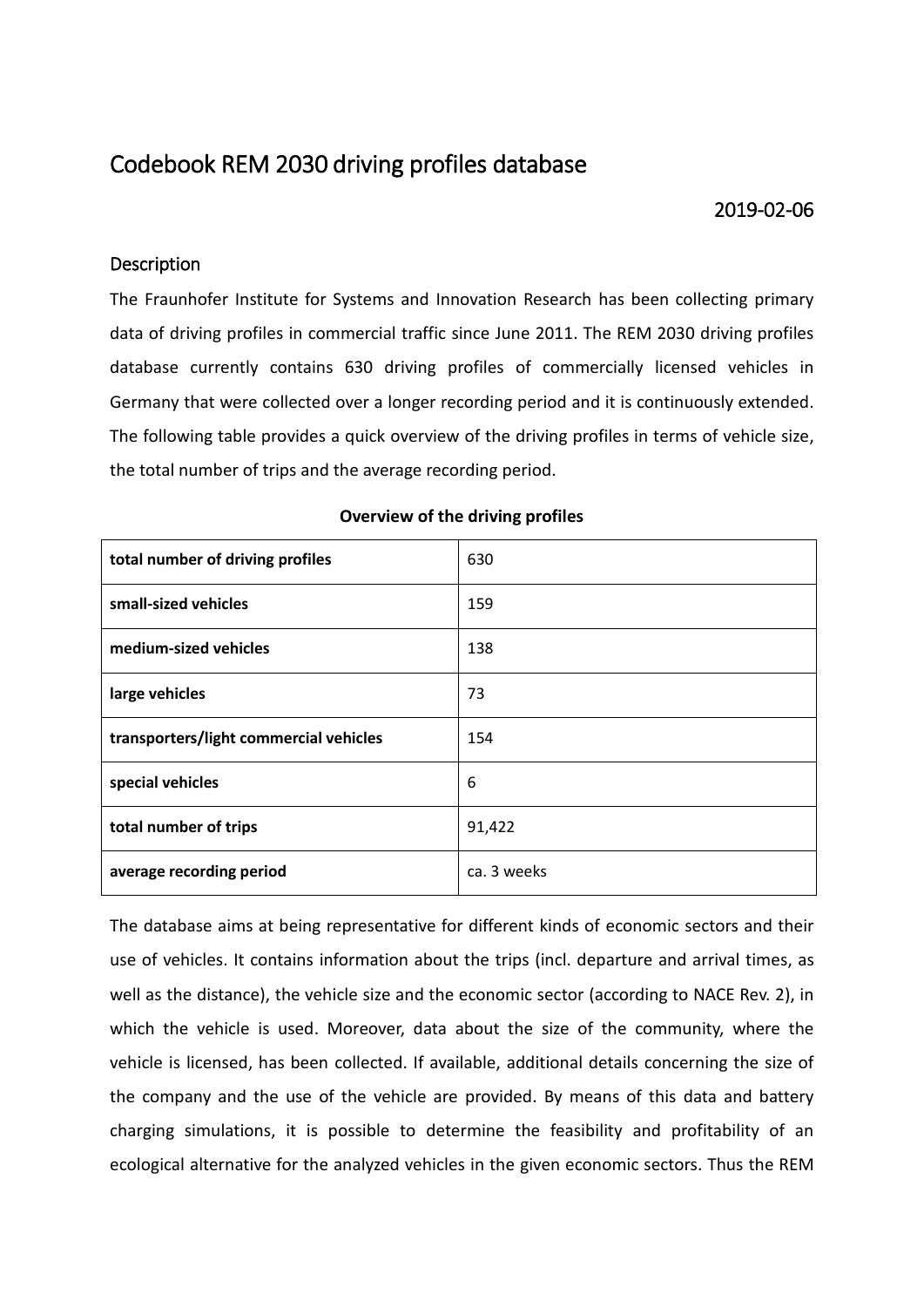2030 driving profiles database is an instrument for evaluating the use of electric vehicles and the potential demand of battery charging infrastructure.

#### Structure of the datasets

The REM2030 driving profiles database is divided into two files: The name of the first file is "REM2030\_XXXX\_car\_info.csv", the name of the second one is "REM2030\_XXXX.csv" respectively. XXXX denotes the year of the version. "REM2030 XXXX car info.csv" contains data about the participating companies and vehicles. The data includes the economic sector, the size of the company and the community, where the vehicle is admitted, as well as details concerning the use of the vehicle. Furthermore, every vehicle obtains one unique key (ID – primary key). By means of this key, it is possible to relate routes from the dataset "REM2030\_XXXX.csv" to exactly one vehicle from "REM2030\_XXXX\_car\_info.csv". "REM2030\_XXXX.csv" contains all the trips including their departure time, arrival time, duration and distance.

#### Data preparation

Due to GPS and radio communication dead spots, the data recording of some trips might be interrupted. For that reason, the plausibility of the collected data is verified and trips are, if necessary, adapted and inserted respectively. Moreover, the linear distance to the company's estate was inserted as additional information.

A trip is adapted, if the recorded distance is shorter than the linear distance between the recorded origin and destination of the trip. In this case, the recorded distance of the trip is replaced by the distance determined by Google Maps. This concerns 4,223 trips with a mean value for the recorded distance of 6.19 km and a standard deviation for the linear distance of 64.80 km. Incorrectly recorded trips with an average speed of less than 1 km/h or with a duration of less than 1 min are additionally adapted in terms of their arrival time at the destination (= departure time + trip duration determined by Google Maps). This concerns 4,072 trips with a mean value for the linear distance of 8.29 km and a standard deviation for the linear distance of 63.62 km.

Trips are inserted, if the destination of trip i and the origin of the trip i+1 differ. In this case, an additional trip that is determined by Google Maps is inserted in the dataset between the two recorded trips This concerns 5,599 trips with a mean value for the inserted trip of 8.16 km and a standard deviation for the inserted trip of 71.00 km. In this case, the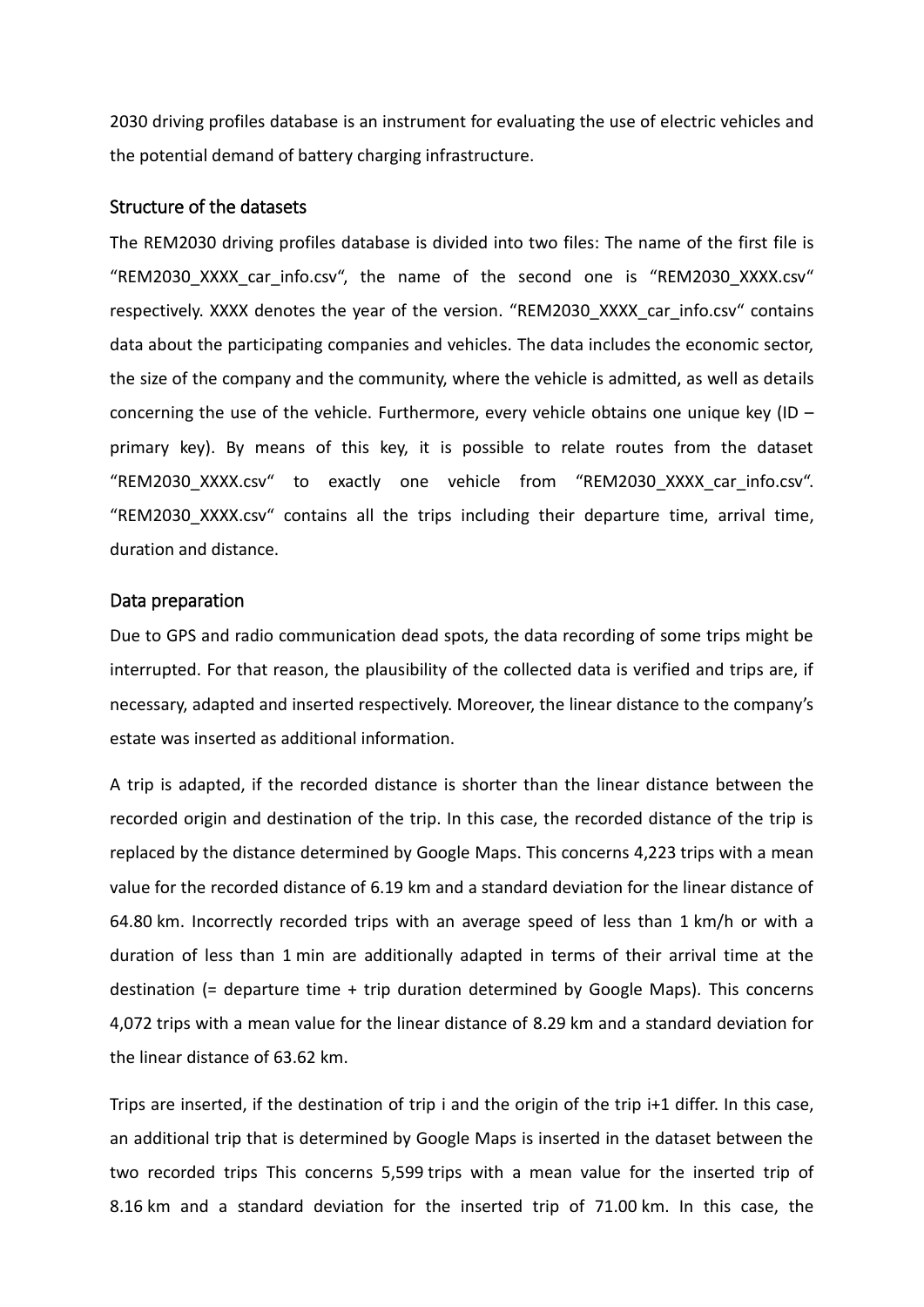departure time of the inserted trip is equal to the recorded arrival time of trip i and the trip duration is determined by Google Maps.

# Technical parameters

| <b>Features</b>       | Value                                 |
|-----------------------|---------------------------------------|
| <b>File format</b>    | CSV-File                              |
| <b>Delimiter</b>      | $\cdot$ "<br>$\overline{\phantom{a}}$ |
| <b>Encoding</b>       | ISO 8859-1 (ANSI)                     |
| <b>Decimal marker</b> | $\mathcal{U}$<br>$\boldsymbol{n}$ .   |

### Structure

## **REM2030\_2015\_car\_info.csv**

| Varia- |                                                                     |               |                                                                                                                    |                                                                                                         |
|--------|---------------------------------------------------------------------|---------------|--------------------------------------------------------------------------------------------------------------------|---------------------------------------------------------------------------------------------------------|
| ble    | Variable                                                            | <b>Format</b> | <b>Description</b>                                                                                                 | <b>Example/Options</b>                                                                                  |
| No.    |                                                                     |               |                                                                                                                    |                                                                                                         |
| 1      | ID                                                                  | YYMMKKKKKK    | Primary key,<br>consisting of the year<br>(YY), month (MM) and<br>last 6 digits of the data<br>logger ID (KKKKKK): | 1205510685                                                                                              |
| 2      | Vehicle_size                                                        |               |                                                                                                                    | - small (<1400 ccm)<br>- medium (1400 to 2000<br>ccm)<br>- large (>2000 ccm)<br>- transporter $(3,5 t)$ |
| 3      | Economic_sector                                                     |               | Economic sector of<br>the company                                                                                  |                                                                                                         |
| 4      | <b>NACE_section</b>                                                 |               |                                                                                                                    | According to NACE Rev. 2                                                                                |
| 5      | Economic_segme<br>nt                                                |               | Economic segment of<br>the company                                                                                 |                                                                                                         |
| 6      | <b>NACE_division</b>                                                |               |                                                                                                                    |                                                                                                         |
| 7      | Description_of_t<br>he_economic_sec<br>tor_according_to<br>_company |               | Description of the<br>economic sector of<br>the company<br>according to the<br>company's statement                 | Free text                                                                                               |
| 8      | City_size                                                           |               |                                                                                                                    | - under 20000<br>- 20000 to 100000<br>- over 100000                                                     |
| 9      | Company_size                                                        |               |                                                                                                                    | - under 10                                                                                              |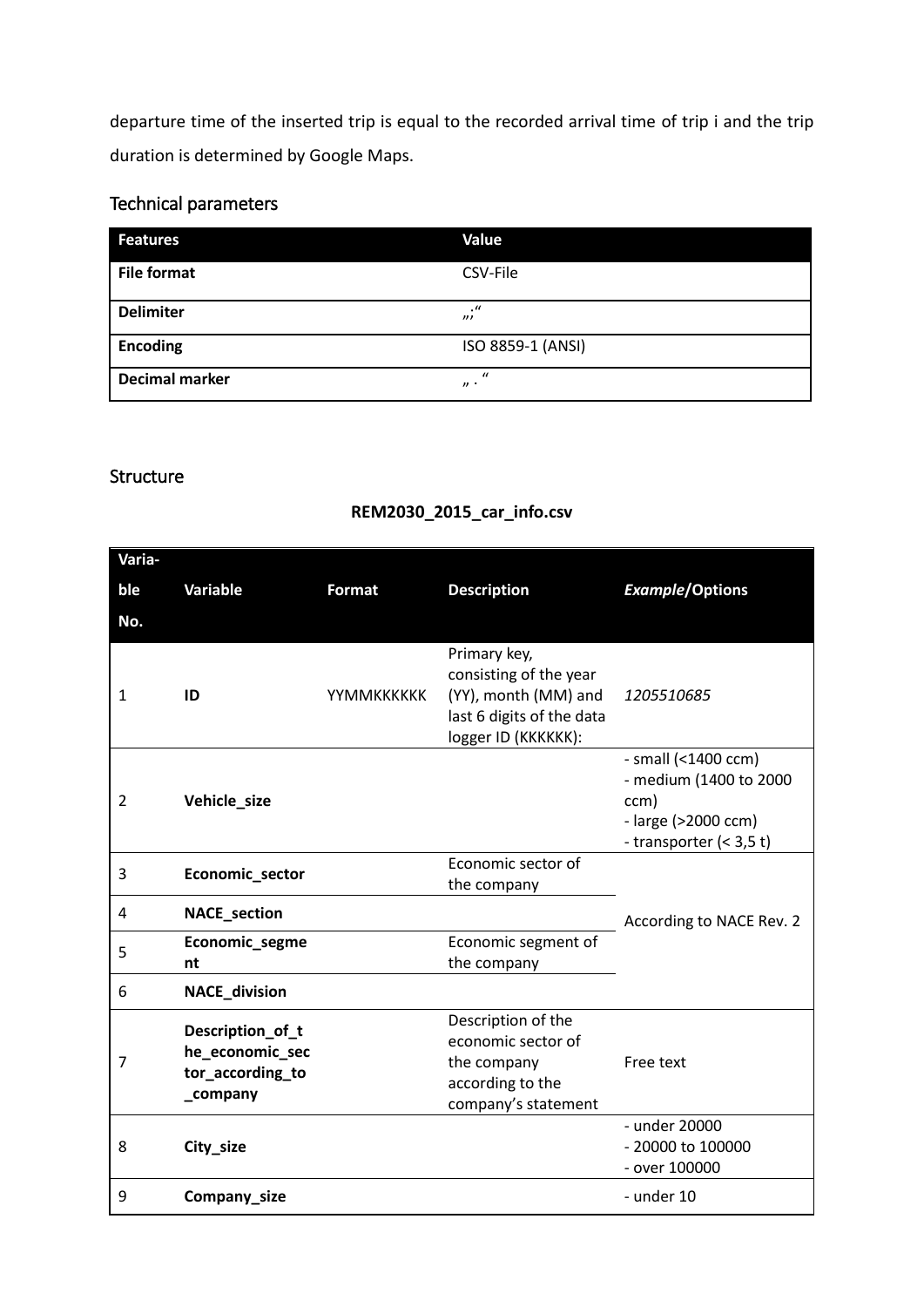|                    |                    |                        | $-10$ to 50               |
|--------------------|--------------------|------------------------|---------------------------|
|                    |                    |                        | $-51$ to 250              |
|                    |                    |                        | - 251 to 1000             |
|                    |                    |                        | - 1001 to 5000            |
|                    |                    |                        | - over 5000               |
| 10                 | Comment            | Free comment section   | Comment                   |
| 11                 | Vehicle_utilizatio |                        | - fleet vehicle           |
|                    | n                  |                        | - company car             |
| 12                 | Number_of_user     |                        | - several users           |
|                    | S                  |                        | - one user                |
|                    |                    |                        | - own parking spot on     |
| 13<br>Parking_spot |                    |                        | company's estate          |
|                    |                    |                        | - differing parking spots |
|                    | Federal_state      |                        | on company's estate       |
|                    |                    |                        | - no own parking spot on  |
|                    |                    |                        | company's estate          |
|                    |                    | 2 digits for the       |                           |
| 14                 |                    | "Bundesland"           | <b>BW</b>                 |
|                    |                    | according to ISO 3166- |                           |
|                    |                    | 2:DE                   |                           |
| 15                 | Company_ID         | Consecutive and        |                           |
|                    |                    | unique for each        | 7                         |
|                    |                    | company                |                           |

## **REM2030\_2015.csv**

| No.            | <b>Variable</b>         | <b>Format</b> | <b>Description</b>                                                                                                            | <b>Example</b> |
|----------------|-------------------------|---------------|-------------------------------------------------------------------------------------------------------------------------------|----------------|
| 1              | ID                      | 10 digits     | Primary key, consisting of the<br>year (YY), month (MM) and<br>last 6 digits of the data logger<br>ID (KKKKKK):<br>YYMMKKKKKK | 1205510685     |
| $\overline{2}$ | <b>DepYear</b>          |               | Year of departure                                                                                                             | 2012           |
| 3              | <b>DepMonth</b>         |               | Month of departure                                                                                                            | 5              |
| 4              | <b>DepDay</b>           |               | Day of departure                                                                                                              | 10             |
| 5              | <b>DepHour</b>          |               | Hour of departure                                                                                                             | 12             |
| 6              | <b>DepMinute</b>        |               | Minute of departure                                                                                                           | $\mathbf{1}$   |
| 7              | <b>ArrYear</b>          |               | Year of arrival                                                                                                               | 2012           |
| 8              | <b>ArrMonth</b>         |               | Month of arrival                                                                                                              | 5              |
| 9              | <b>ArrDay</b>           |               | Day of arrival                                                                                                                | 10             |
| 10             | <b>ArrHour</b>          |               | Hour of arrival                                                                                                               | 12             |
| 11             | <b>ArrMinute</b>        |               | Minute of arrival                                                                                                             | 8              |
| 12             | <b>Distance</b>         |               | Distance of the trip in km                                                                                                    | 2,9            |
| 13             | Distance_to_co<br>mpany |               | Linear distance to company's<br>estate in km at arrival                                                                       | 3,75           |